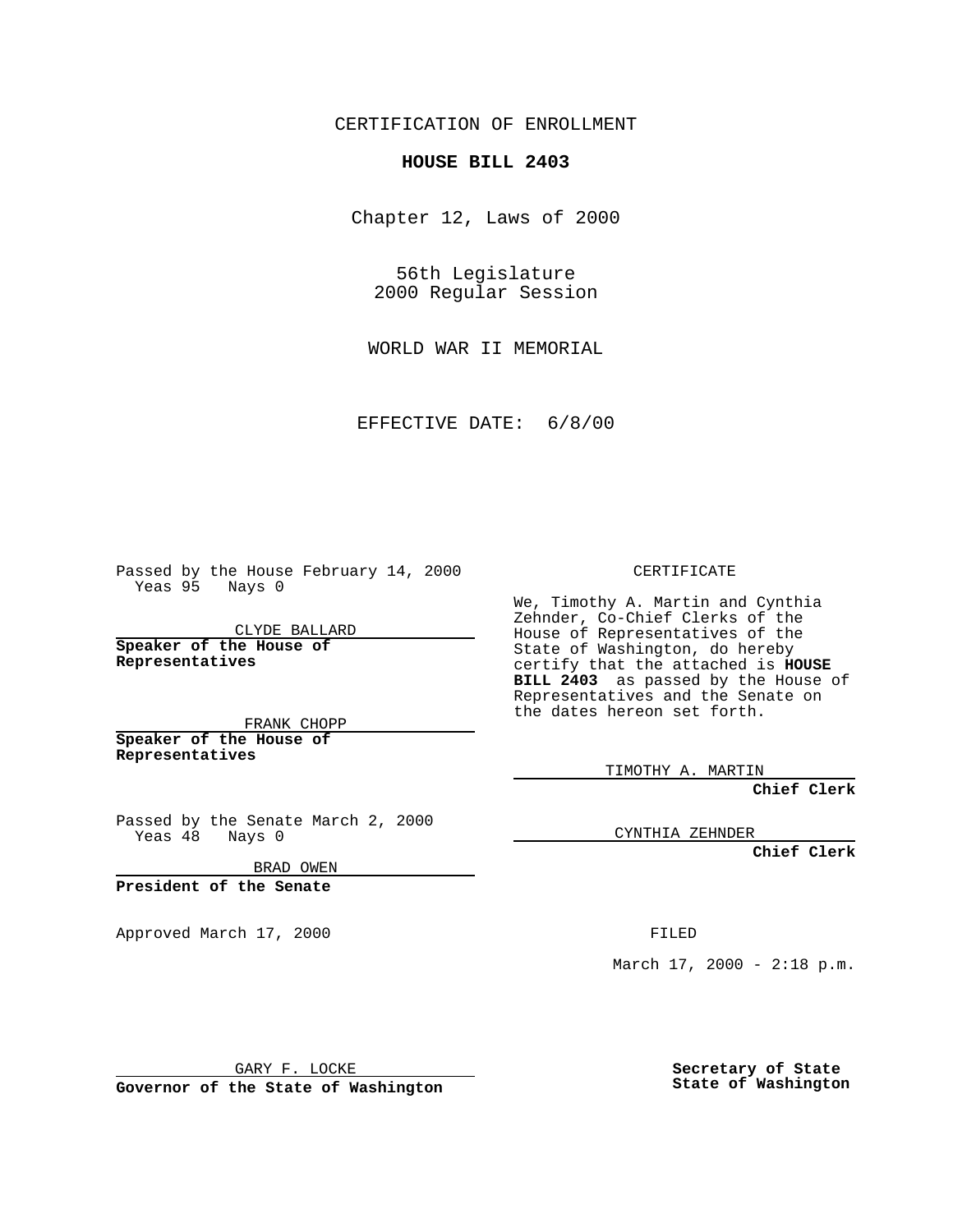## **HOUSE BILL 2403** \_\_\_\_\_\_\_\_\_\_\_\_\_\_\_\_\_\_\_\_\_\_\_\_\_\_\_\_\_\_\_\_\_\_\_\_\_\_\_\_\_\_\_\_\_\_\_

\_\_\_\_\_\_\_\_\_\_\_\_\_\_\_\_\_\_\_\_\_\_\_\_\_\_\_\_\_\_\_\_\_\_\_\_\_\_\_\_\_\_\_\_\_\_\_

Passed Legislature - 2000 Regular Session

## **State of Washington 56th Legislature 2000 Regular Session**

**By** Representatives Kastama, Parlette, Conway, Koster, Lantz, Doumit, Poulsen, Cox, Ruderman, Wood, Linville, Dickerson, Sullivan, Hatfield, O'Brien, Lovick, Constantine, Delvin, Wensman, Pennington, Mitchell, Keiser, Cody, Talcott, Dunn, Haigh, McDonald, Van Luven, Edmonds, Ogden and Esser

Read first time 01/12/2000. Referred to Committee on Appropriations.

1 AN ACT Relating to national recognition of World War II veterans; 2 adding a new section to chapter 73.40 RCW; and creating a new section.

3 BE IT ENACTED BY THE LEGISLATURE OF THE STATE OF WASHINGTON:

 NEW SECTION. **Sec. 1.** It is the intent of the legislature to recognize the dedication of the men and women of Washington state who served or were wounded, killed, or missing in action during World War II by making a contribution towards the construction of a national World War II memorial to be located in Washington, D.C. The national World War II memorial will be the first national memorial dedicated to all who served during World War II. All military veterans of the war, the citizens on the home front, the nation at-large, and the high moral purpose and idealism that motivated the nation's call to arms will be honored with this memorial.

14 NEW SECTION. **Sec. 2.** A new section is added to chapter 73.40 RCW 15 to read as follows:

16 The national World War II memorial account is created in the 17 custody of the state treasurer. All receipts from appropriations and 18 other sources must be deposited into the account. Expenditures from